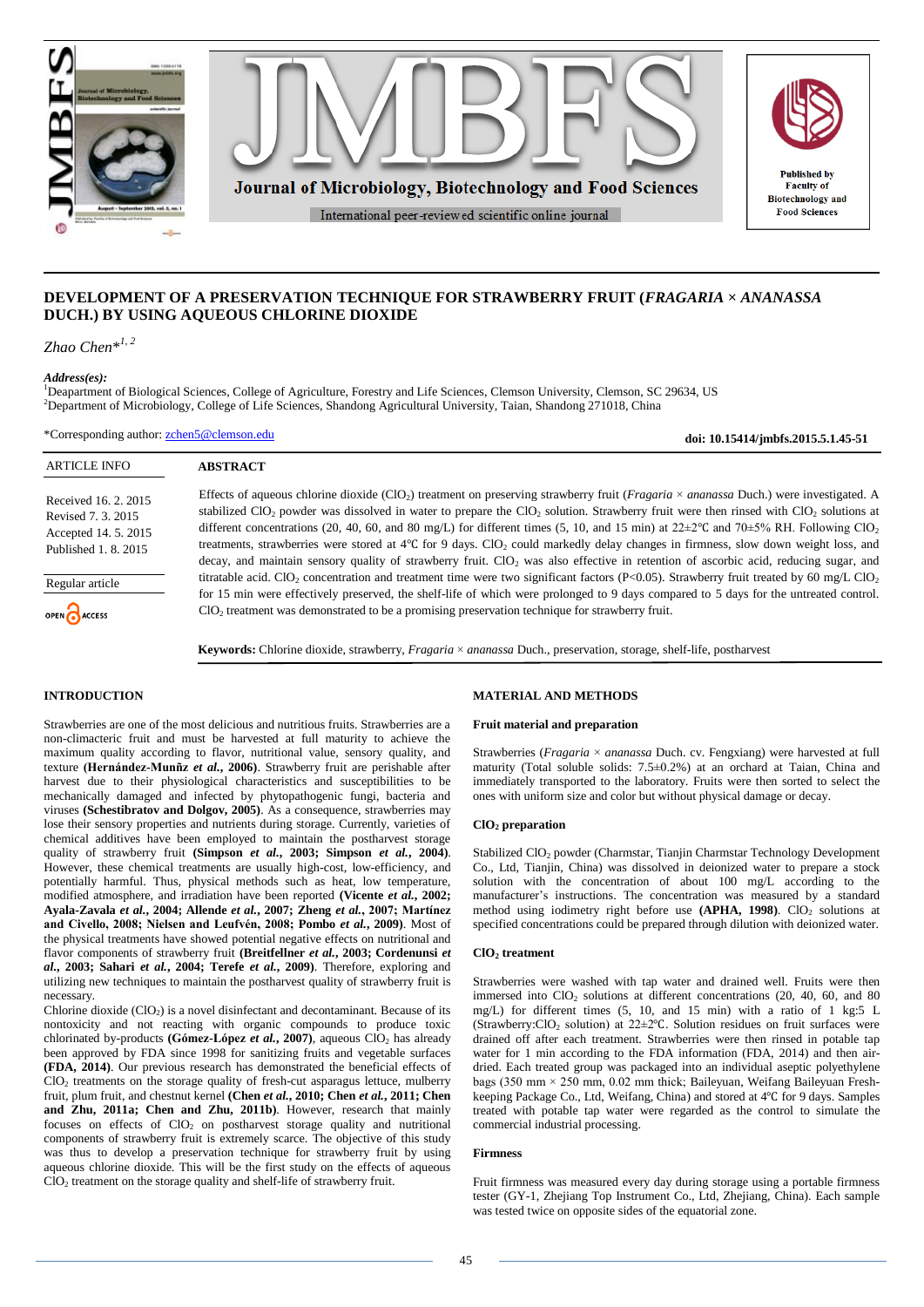### **Weight loss**

Strawberries were weighed right after treatments, and thereafter each day during the 9-day storage. Weight loss was expressed as percentage loss of the initial total weight.

### **Decay rate**

Decay degree was evaluated on a modified 0-3 decay scale based on the surface area of macroscopic lesions, where  $3 =$  unacceptable, more than 30% of surface area showing decay;  $2 = bad$ , 10-30% of surface area showing decay;  $1 =$ acceptable, less than 10% of surface area showing decay;  $0 =$  excellent, no visible decay detected **(Zheng** *et al.***, 2005)**. The overall decay rate of each treatment was calculated using the following formula:

Decay rate  $(\%) = \frac{\triangle(\text{decay scale} \times \text{Volume})}{\text{Higher decay scale} \times \text{Total number of fruit}}$ ∑(Decay scale×Number of fruit) × 100%

#### **Contents of ascorbic acid, reducing sugar, and titratable acid**

The ascorbic acid, reducing sugar, and titratable acid contents of strawberry fruit were determined according to Li *et al.* **(2009)**. The ascorbic acid was titrated using 2,6-dichloroindophenol titration method and its content was expressed as mg per 100 g of strawberry fruit. The content of reducing sugars was determined by the Fehling's method and was calculated as g of glucose per 100 g of strawberry fruit. The content of titratable acids was obtained by titration with 0.1 mol/L sodium hydroxide to pH 8.2 and expressed as g of malic acid per 100 g of strawberry fruit.

#### **Shelf-life**

After the study on the effects of  $ClO<sub>2</sub>$  treatment on above storage quality parameters of strawberry fruit, the ideal ClO<sub>2</sub> treatment condition was obtained to conduct the shelf-life study. Both the untreated control and ClO<sub>2</sub> treated strawberries were stored at 4ºC for 60 d for the shelf-life study. Samples washed with potable tap water were used as the control. Fruits were taken for microbial growth assay and sensory quality evaluation on day 0, 3, 5, 7, and 9. Samples without being treated by potable tap water or  $ClO<sub>2</sub>$  were used to determine the inherent background microflora. The end of the shelf-life was defined as when the population of a microbial group reached an unacceptable level or the sensory quality evaluation panelists rejected the fruit sample.

To perform microbial enumeration, 30 g of fruit sample was homogenized using a Stomacher 400 Circulator (Steward Ltd., London, UK) for 2 min in 270 ml of sterile neutralizing phosphate buffer. Ten-fold dilution series were made in 0.1% peptone water for plating. The following media and conditions were used for microbial incubation: Plate Count Agar was incubated at 30ºC for 3 d for total aerobic mesophilic bacteria and also at 22ºC for 5 d for total aerobic psychrotrophic bacteria; de Man-Rogosa-Sharpe medium (0.14% sorbic acid) was incubated at 30ºC for 3 d for lactic acid bacteria; Rose Bengal Agar was incubated at 30ºC for 3 d for yeasts and moulds. Colonies were counted and results expressed as log cfu/g. The following microbiological specifications were used to determine the end of the shelf-life: 8 log cfu/g for aerobic mesophilic bacteria and aerobic psychrotrophic bacteria, 7 log cfu/g (plus sensory analysis) for lactic acid bacteria, and 5 log cfu/g for yeasts and moulds **(Gómez-López** *et al.***, 2008)**.

Sensory quality was evaluated by a panel of ten trained judges. Overall visual quality (OVQ) was scored according to a 9-point hedonic scale **(Chen** *et al.***, 2010**): 9 = excellent, extremely fresh;  $7 = \text{very good, marketable; } 5 = \text{good, limit}$ of marketability;  $3 = \text{fair}$ , limit of usability;  $1 = \text{poor}$ , unusable. The following sensory quality attributes were also evaluated according to Gómez-López *et al.* **(2008)**: off-odor (1 = none, 3 = acceptable, 5 = severe); flavor (1 = fresh, 3 = acceptable,  $5 =$  spoiled); texture (1 = fresh, 3 = acceptable, 5 = spoiled). The end of the shelf-life from the sensory quality point of view was reached when at least one of the mean scores was above the acceptability limit.

### **Statistical analysis**

All experiments were performed in three trials. Data were subjected to the analysis of variance (ANOVA) to determine whether significant differences (P<0.05) between means of different treatments existed by using SigmaPlot 12.0 (Systat Software Inc., San Jose, CA, USA).

### **RESULTS**

#### **Firmness**



Figure 1 Effects of ClO<sub>2</sub> treatment on firmness of strawberry fruit. The samples were treated by different concentrations of  $ClO<sub>2</sub>$  (20, 40, 60, and 80 mg/L) for 5 min (A), 10 min (B), and 15 min (C). Vertical bars indicate standard deviation.

Firmness is one of the critical factors affecting the storage quality of strawberry fruit. The effects of  $ClO<sub>2</sub>$  treatment on firmness of strawberry is shown in Fig. 1. Firmness values of the untreated control and the ClO<sub>2</sub> treated samples decreased with prolonged storage time. Firmness of the control and the samples treated by  $20 \text{ mg/L ClO}_2$  for 5 min was similar in the last 5 days (P>0.05) and dropped to less than  $2.00 \times 10^5$  Pa on day 9. Treatments with 60 and 80 mg/L ClO<sub>2</sub> were more effective and significantly different from other  $CIO<sub>2</sub>$  treatments (P<0.05). When treatment time was prolonged to 15 min, firmness values of samples treated by 60 and 80 mg/L  $ClO<sub>2</sub>$  were similar during 9-day storage (P>0.05). For 60 and 80 mg/L ClO<sub>2</sub> treatments, firmness of the 15 min treated samples declined more slowly as compared to 5 and 10 min treated samples (P<0.05).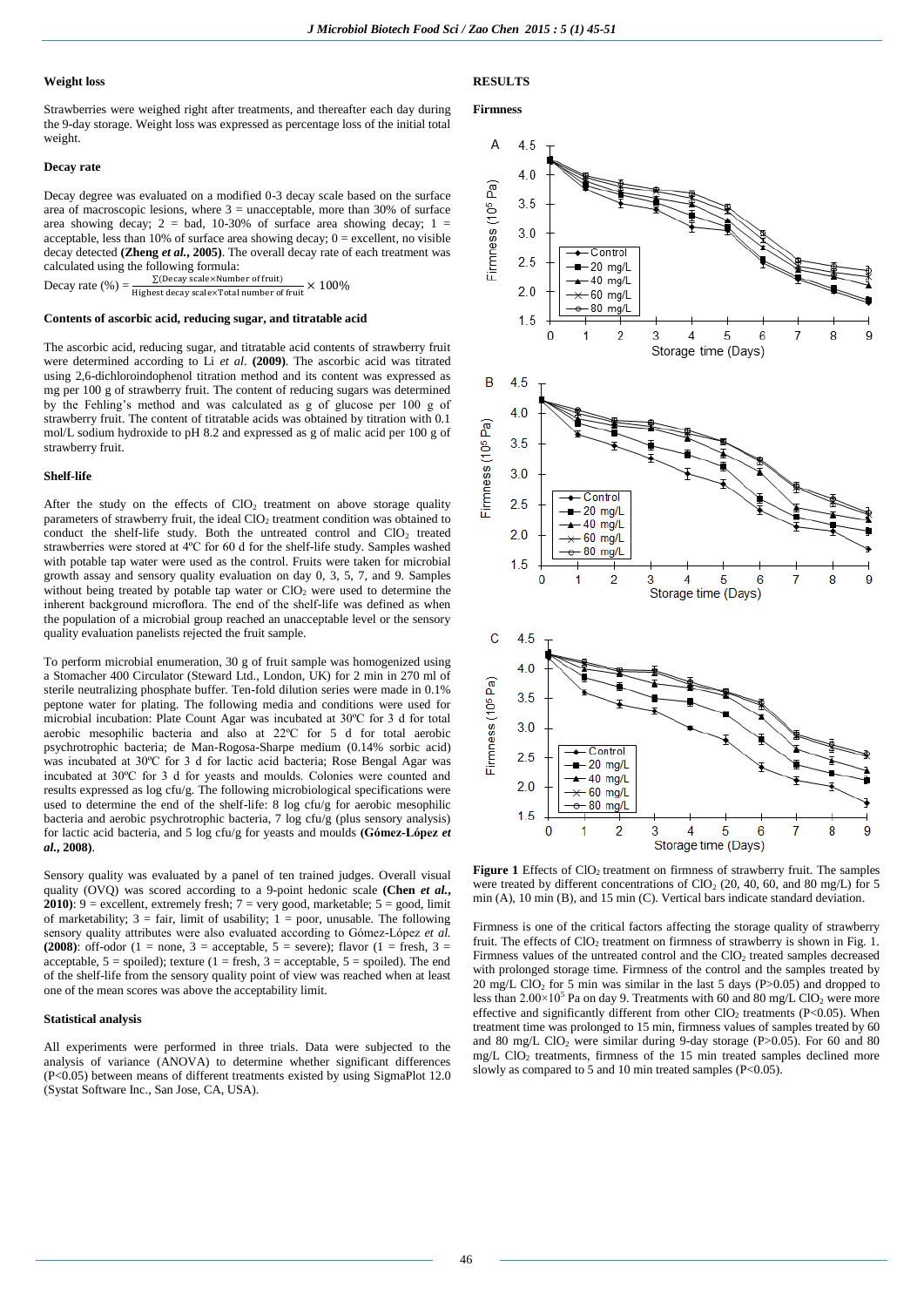

**Decay rate**



Figure 2 Effects of ClO<sub>2</sub> treatment on weight loss of strawberry fruit. The samples were treated by different concentrations of  $ClO<sub>2</sub>$  (20, 40, 60, and 80) mg/L) for 5 min (A), 10 min (B), and 15 min (C). Vertical bars indicate standard deviation.

Weight loss was determined to evaluate the effects of  $ClO<sub>2</sub>$  treatment on maintaining the weight of strawberry fruit. All samples displayed weight loss with respect to the initial weight (Fig. 2). At the end of storage, the untreated control lost more than  $1.60\%$  of the initial weight. The ClO<sub>2</sub> treated samples presented a significantly lower weight loss than the control during storage (P<0.05). Compared to 5 and 10 min treatments, the samples treated by 60 and 80 mg/L ClO<sub>2</sub> for 15 min generated significantly lower weight losses (P<0.05). When treatment time was extended to 15 min, weight losses of samples treated by 60 and 80 mg/L ClO<sub>2</sub> were significantly lower when compared with 20 and 40 mg/L ClO<sup>2</sup> treatments (P<0.05). The differences between treatments with 60 and  $80 \text{ mg/L ClO}_2$  for 15 min were not significant (P>0.05).



Figure 3 Effects of ClO<sub>2</sub> treatment on decay rate of strawberry fruit. The samples were treated by different concentrations of  $ClO<sub>2</sub>$  (20, 40, 60, and 80 mg/L) for 5 min (A), 10 min (B), and 15 min (C). Vertical bars indicate standard deviation.

As shown in Fig. 3, decay rates for all the samples increased with storage time. Compared to the untreated control, decay rates in  $ClO<sub>2</sub>$  treated samples were significantly lower (P<0.05). Decay rate became lower as  $ClO<sub>2</sub>$  concentration was increased and treatment time was prolonged. Within 8 days of storage, compared to 20 and 40 mg/L ClO<sub>2</sub> treatments, samples treated by 60 and 80 mg/L ClO<sub>2</sub> showed much lower decay rates  $(P<0.05)$ . At the end of storage, no significant differences were observed among 40, 60, and 80 mg/L ClO<sub>2</sub> (P $>$ 0.05). For 60 and 80 mg/L ClO<sub>2</sub> treatments, decay rates for samples treated for 10 and 15 min were similar  $(P>0.05)$ .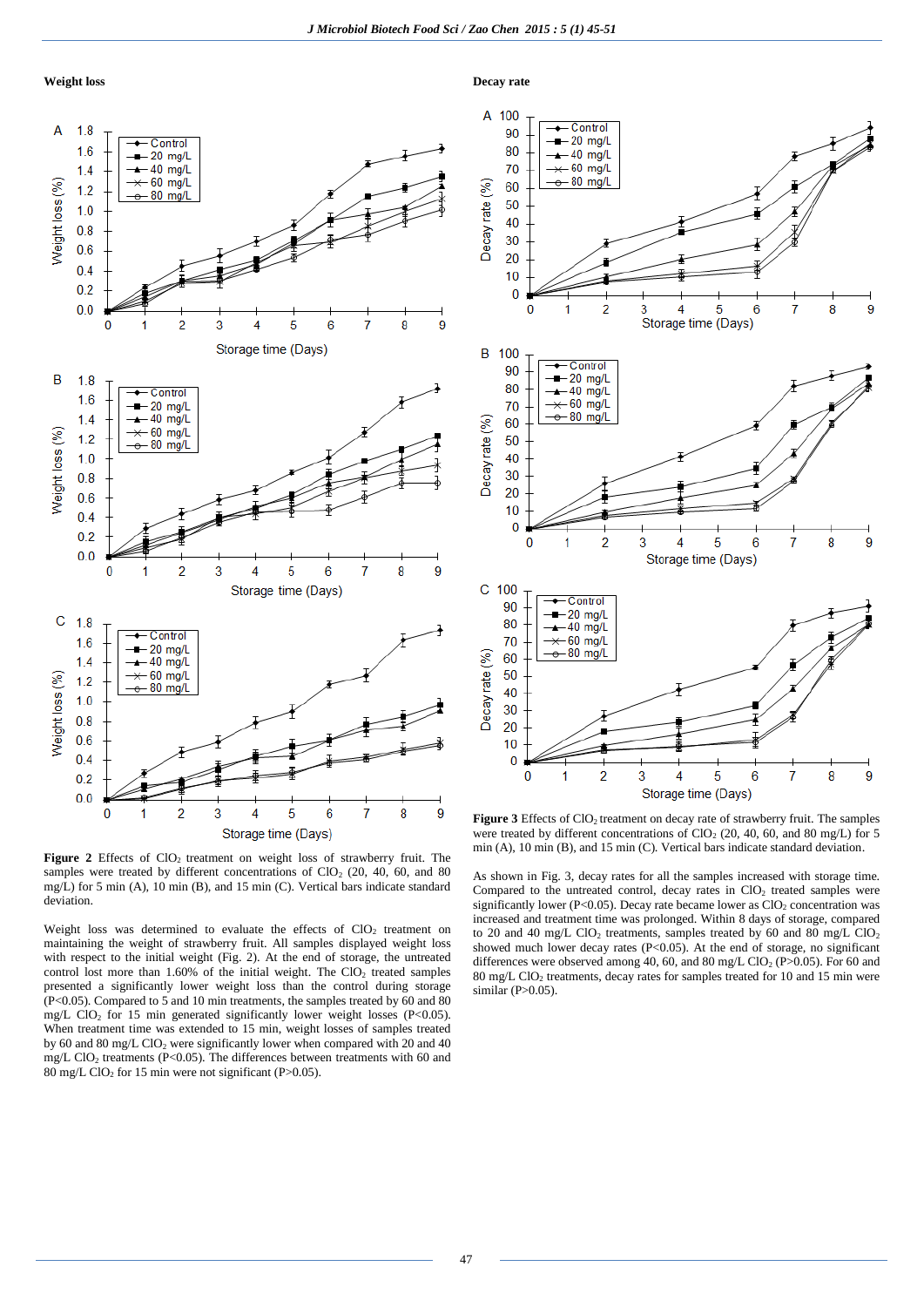



Figure 4 Effects of ClO<sub>2</sub> treatment on ascorbic acid content of strawberry fruit. The samples were treated by different concentrations of  $ClO<sub>2</sub>$  (20, 40, 60, and 80) mg/L) for 5 min (A), 10 min (B), and 15 min (C). Vertical bars indicate standard deviation.

In view of strawberry as a source of ascorbic acid, the ascorbic acid content of strawberry fruit during storage was determined. Initial contents of ascorbic acid in the control and  $ClO<sub>2</sub>$  treated samples were similar (P $>0.05$ ). As shown in Fig. 4, a remarkable decrease was detected in all samples. Ascorbic acid contents of the ClO<sub>2</sub> treated samples were lower than those of the control in the first 3 days of storage; however, the differences between them were not significant (P>0.05). From day 5, the contents of  $ClO<sub>2</sub>$  treated samples became higher comparing with the control (P<0.05). The 60 and 80 mg/L ClO<sub>2</sub> treatments were more effective than the 20 and 40 mg/L ClO<sub>2</sub> treatments in retaining ascorbic acid. For 60 and 80 mg/L ClO<sub>2</sub> treatments, compared to 5 and 10 min ClO<sub>2</sub> treated samples, the contents of 15 min  $ClO<sub>2</sub>$  treated samples were significantly higher (P<0.05). Samples treated by 60 and 80 mg/L  $ClO<sub>2</sub>$  for 15 min exhibited more than 70 mg/100g ascorbic acid contents at the end of storage (P>0.05).



Figure 5 Effects of ClO<sub>2</sub> treatment on reducing sugar content of strawberry fruit. The samples were treated by different concentrations of  $ClO<sub>2</sub>$  (20, 40, 60, and 80 mg/L) for 5 min (A), 10 min (B), and 15 min (C). Vertical bars indicate standard deviation.

The effects of ClO<sub>2</sub> treatment on reducing sugar content in strawberry fruit are shown in Fig. 5. There were no significant differences in initial reducing sugar contents among all samples (P>0.05). Reducing sugar contents of the control and ClO<sup>2</sup> treated samples decreased in the first 4 days, then increased gradually throughout the remaining time. Though contents of all samples showed the same changing trends over storage period, contents of the  $ClO<sub>2</sub>$  treated samples were higher than those of the control (P<0.05). The most effective treatment for retention of reducing sugar was achieved at higher ClO<sub>2</sub> concentrations and longer treatment times. Compared to 20 and 40 mg/L ClO<sub>2</sub> treatments, reducing sugar contents of 60 and 80 mg/L  $ClO<sub>2</sub>$  treated samples were higher during storage (P<0.05). The 60 mg/L ClO<sub>2</sub> treatments were similar with the 80 mg/L ClO<sup>2</sup> treatments (P>0.05). Considering treatment time, reducing sugar contents of samples treated by ClO<sub>2</sub> for 10 and 15 min were similar (P $> 0.05$ ).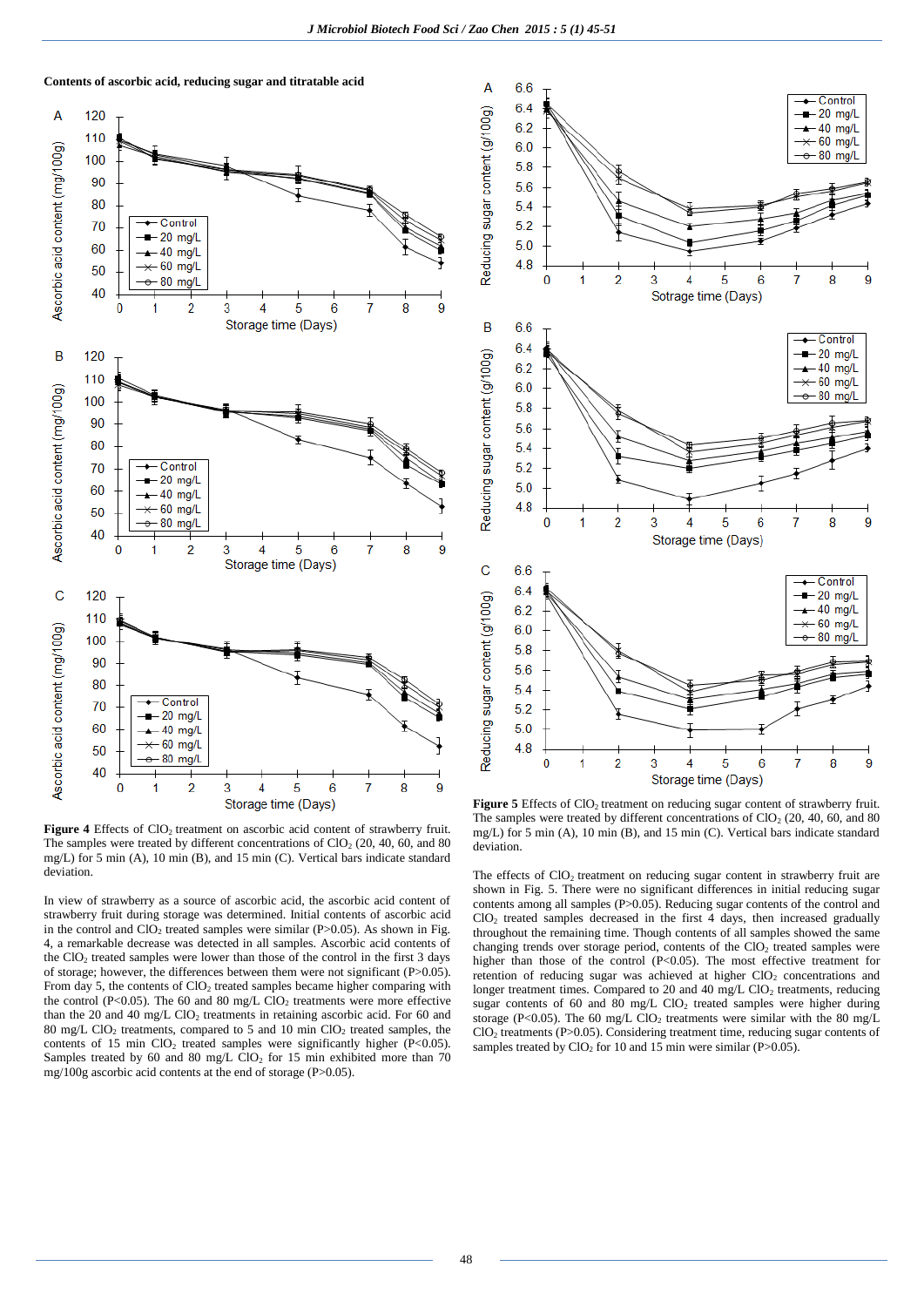



Figure 6 Effects of ClO<sub>2</sub> treatment on titratable acid content of strawberry fruit. The samples were treated by different concentrations of  $CIO<sub>2</sub>$  (20, 40, 60, and 80) mg/L) for 5 min (A), 10 min (B), and 15 min (C). Vertical bars indicate standard deviation.

The effects of  $ClO<sub>2</sub>$  treatment on titratable acid content are presented in Fig. 6. Initial titratable acid contents in all samples were similar (P>0.05). Titratable acid contents of the control and ClO<sub>2</sub> treated samples decreased during storage. The titratable acid content of the control dropped drastically to about  $0.45 \frac{g}{100g}$  on the last storage day. However, the contents of the  $ClO<sub>2</sub>$  treated samples remained higher than those of the control during storage (P<0.05). All the  $CIO<sub>2</sub>$  treatments were similar in the first 2 days (P>0.05). From day 4, compared to the 20 mg/L  $ClO<sub>2</sub>$  treatment, titratable acid contents of samples treated by 40, 60 and 80 mg/L ClO<sub>2</sub> were higher (P<0.05). For 10 and 15 min ClO<sub>2</sub> treatments, the 40, 60 and 80 mg/L ClO<sub>2</sub> treatments were similar throughout entire storage period (P $>0.05$ ). The titratable acid contents of the 5, 10 and 15 min  $ClO<sub>2</sub>$  treated samples were not significantly different in the first 4 days (P>0.05). From day 6, the contents of the 15 min ClO<sup>2</sup> treated samples became higher comparing with 5 and 10 min  $ClO<sub>2</sub>$  treatments (P<0.05).

The differences between the effects of 60 and 80 mg/L ClO<sub>2</sub> treatments on above storage quality parameters were not significant (P>0.05). Therefore, the treatment with 60 mg/L ClO<sub>2</sub> for 15 min was selected as the ideal ClO<sub>2</sub> treatment condition to investigate the effect of  $ClO<sub>2</sub>$  treatment on shelf-life from microbiological and sensory quality perspectives.

### **Shelf-life**

| <b>Table 1</b> Effect of 60 mg/L ClO <sub>2</sub> treatment for 15 min on microbial counts (log cfu/g) of strawberry fruit |  |  |
|----------------------------------------------------------------------------------------------------------------------------|--|--|
|----------------------------------------------------------------------------------------------------------------------------|--|--|

| <b>Microbial group</b>          | <b>Treatment</b> | Storage time (days)          |                 |                 |                 |                 |
|---------------------------------|------------------|------------------------------|-----------------|-----------------|-----------------|-----------------|
|                                 |                  |                              |                 |                 |                 |                 |
| Aerobic mesophilic bacteria     | Control          | $4.3 \pm 0.2^{\circ} a^{**}$ | $5.9 \pm 0.6a$  | $6.9 \pm 0.2a$  | $8.3 \pm 0.4a$  |                 |
|                                 | $ClO2$ treatment | $2.1 \pm 0.4$ h              | $3.3 \pm 0.3 b$ | $4.5 \pm 0.4$ h | $5.7 \pm 0.5$ b | $6.6 \pm 0.3$   |
| Aerobic psychrotrophic bacteria | Control          | $4.1 \pm 0.2a$               | $5.6 \pm 0.3a$  | $6.8 \pm 0.4a$  | $8.1 \pm 0.4a$  |                 |
|                                 | $ClO2$ treatment | $2.0\pm0.3b$                 | $3.1 \pm 0.2$ b | $4.2 \pm 0.3 b$ | $5.5 \pm 0.3 b$ | $6.4 \pm 0.4$   |
| Lactic acid bacteria            | Control          | $1.5 \pm 0.5a$               | $2.3 \pm 0.4a$  | $3.3 \pm 0.2a$  | $4.5 \pm 0.3a$  | $5.9 \pm 0.5a$  |
|                                 | $ClO2$ treatment | $0.7 \pm 0.1$ b              | 1.4±0.3b        | $2.0 \pm 0.3 b$ | $2.9 \pm 0.4 b$ | $3.3 \pm 0.2 b$ |
| Yeasts and moulds               | Control          | $3.0 \pm 0.3a$               | $3.9 \pm 0.3a$  | $4.7 \pm 0.3a$  | $5.6 \pm 0.4a$  |                 |
|                                 | $ClO2$ treatment | l.6 $\pm$ 0.4b               | $2.2 \pm 0.2 b$ | $2.9 \pm 0.2 b$ | $3.6 \pm 0.3 b$ | $4.5 \pm 0.3$   |

**Legend:** \*Data are expressed as means±SD of triplicate assays. Numbers with underlines are counts above the acceptability limit.

Within the same microbial group, means with different letters for the same storage time are significantly different  $(P<0.05)$  according to the LSD test.

\*\*\*-, not detected.

Changes in the microflora of strawberry fruit during storage were evaluated with changes in microbial counts for aerobic mesophilic bacteria, aerobic psychrotrophic bacteria, lactic acid bacteria, and yeast and mold immediately after  $CIO<sub>2</sub>$  treatments and during storage (Table 1). High loads of aerobic mesophilic bacteria  $(4.4\pm0.4 \text{ log } \text{cfu/g})$  and aerobic psychrotrophic bacteria  $(4.2\pm0.2 \text{ log cfu/s})$  were observed in raw fruit. Lactic acid bacteria  $(1.7\pm0.3 \text{ log of s})$ cfu/g), yeasts and moulds (3.2±0.2 log cfu/g) were present in relatively lower counts. Microbial populations decreased in the control and ClO<sub>2</sub> treated samples after washing, whereas the  $ClO<sub>2</sub>$  treatments significantly decreased the microflora in strawberry fruit compared to the control  $(P<0.05)$ . Microbial populations showed a gradual increase during storage in all samples; However, the populations in the  $ClO<sub>2</sub>$  treated samples were maintained at significantly lower levels than those in the control  $(P<0.05)$ . The counts of aerobic mesophilic bacteria and aerobic psychrotrophic bacteria reached more than 8 log cfu/g in control on day 7 while maintained acceptable in ClO<sub>2</sub> treated samples throughout the 9-day storage. The count of yeasts and molds in the control reached more than 5 log cfu/g in control on day 7, whereas the count of  $ClO<sub>2</sub>$  treated samples remained acceptable throughout the 9-day storage. Populations of lactic acid bacteria in the control and  $ClO<sub>2</sub>$  treated samples also increased during storage; however, the counts did not reach unacceptable levels. Therefore, lactic acid bacteria could not be considered as a determinant in the shelf-life study. When analyzed together with the populations of aerobic mesophilic bacteria, aerobic psychrotrophic bacteria, and yeasts and molds, it can be concluded that, from the

microbiological point of view, 4 extra days in shelf-life was achieved by the 60

mg/L ClO<sub>2</sub> treatment for 15 min.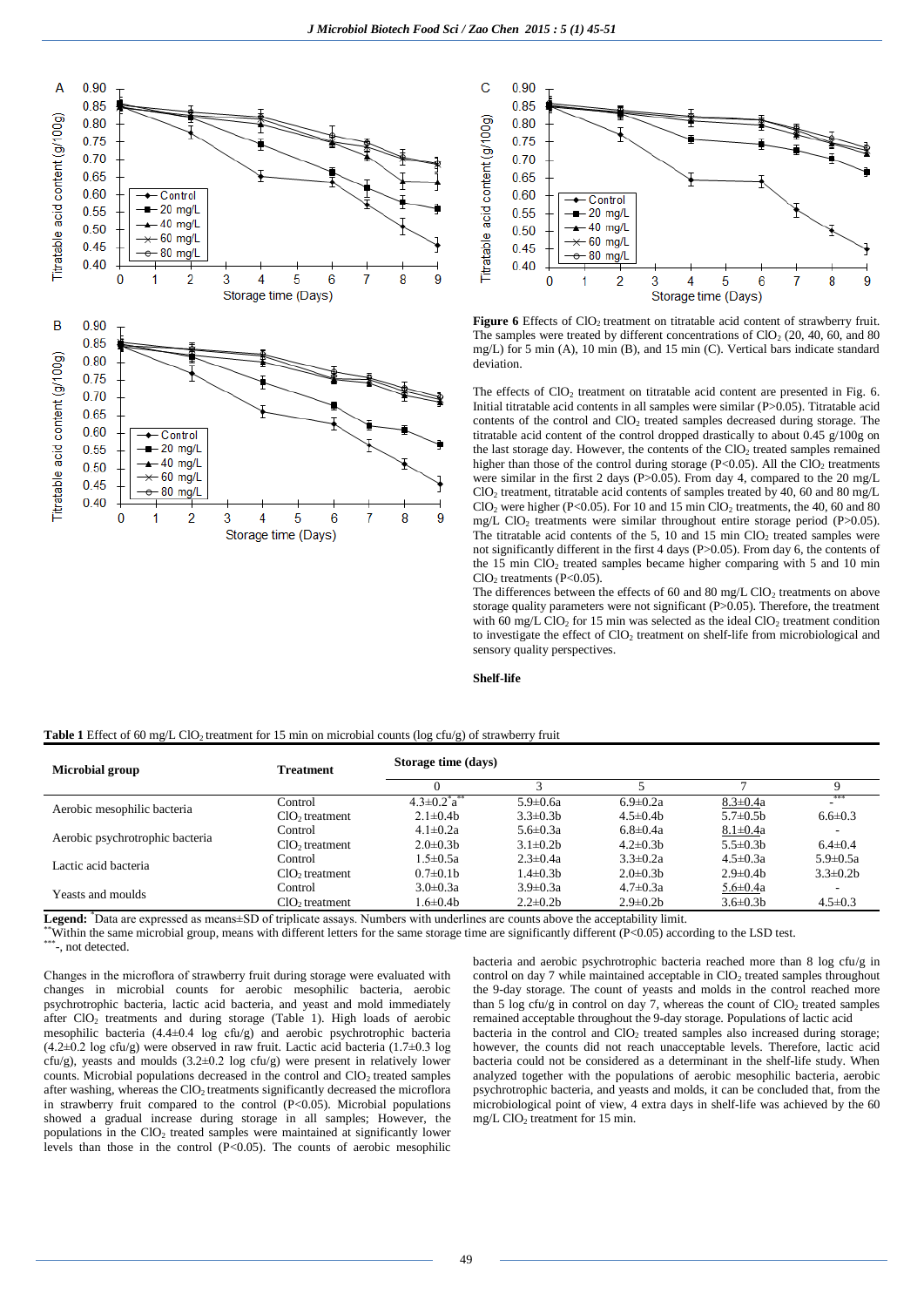### **Table 2** Effect of 60 mg/L ClO<sub>2</sub> treatment for 15 min on sensory quality of strawberry fruit

| <b>Sensory quality attribute</b> | <b>Treatment</b>           | Storage time (days)    |                 |                 |                 |               |
|----------------------------------|----------------------------|------------------------|-----------------|-----------------|-----------------|---------------|
|                                  |                            |                        |                 |                 |                 |               |
| <b>OVQ</b>                       | Control                    | $9.0 \pm 0.0^* a^{**}$ | $7.3 \pm 0.3 b$ | $6.1 \pm 0.4$   | $4.6 \pm 0.3 b$ | ***           |
|                                  | ClO <sub>2</sub> treatment | $9.0 \pm 0.0a$         | $8.5 \pm 0.4a$  | $7.9 \pm 0.3a$  | $7.3 \pm 0.3a$  | $6.8 \pm 0.5$ |
| Off-odor                         | Control                    | $1.0 \pm 0.0a$         | $2.1 \pm 0.4a$  | $2.6 \pm 0.4a$  | $3.7 \pm 0.2a$  |               |
|                                  | ClO <sub>2</sub> treatment | $1.0 \pm 0.0a$         | $.5 \pm 0.2 b$  | $1.7 \pm 0.3 b$ | $2.0 \pm 0.2$   | $2.5 \pm 0.3$ |
| Flavor                           | Control                    | $1.0 \pm 0.0a$         | $2.2 \pm 0.2a$  | $2.8 \pm 0.3a$  | $3.4 \pm 0.3a$  |               |
|                                  | $ClO2$ treatment           | $1.0 \pm 0.0a$         | $1.2 \pm 0.3 b$ | $1.5 \pm 0.2b$  | $1.8 \pm 0.2 b$ | $2.4 \pm 0.4$ |
| Texture                          | Control                    | $1.0 \pm 0.0a$         | $2.5 \pm 0.4a$  | $2.6 \pm 0.3a$  | $3.3 \pm 0.4a$  |               |
|                                  | $ClO2$ treatment           | $1.0 \pm 0.0a$         | $2\pm0.1b$      | $1.4 \pm 0.2 b$ | $1.6 \pm 0.3 b$ | $2.2 \pm 0.2$ |

**Legend:** \*Data are expressed as means±SD of triplicate assays. Numbers with underlines are scores above the acceptability limit.

\*\*Within the same sensory quality attribute, means with different letters for the same storage time are significantly different (P<0.05) according to the LSD test.

\*\*\*-, not detected.

As shown in Table 2, immediately after washing, there were no significant differences in the same sensory quality attribute between the control and  $ClO<sub>2</sub>$ treated samples (P>0.05). Sensory quality declined in all samples as storage time prolonged. Overall visual quality, off-odor, flavor, and texture of the control were all above the acceptability limit after 7 days; however, the samples treated by 60 mg/L  $ClO<sub>2</sub>$  for 15 min maintained higher sensory quality as compared to the control during storage (P<0.05). And sensory quality of the  $ClO<sub>2</sub>$  treated samples remained acceptable throughout the entire storage. From the sensory quality point of view, a shelf-life prolongation of 4 days was achieved by the 60 mg/L  $ClO<sub>2</sub>$ treatment for 15 min, which was consistent with the microbial growth assay. Therefore, the shelf-life of strawberry fruit treated by 60 mg/L ClO<sub>2</sub> for 15 min was prolonged to 9 days compared to 5 days for the untreated control.

### **DISCUSSION**

Aqueous ClO<sup>2</sup> has been proved to be effective in preserving postharvest fruits and vegetables. Du  $et$  al.  $(2009)$  found that higher aqueous  $ClO<sub>2</sub>$  concentration and longer treatment time provided better inhibitory effects on enzymatic browning of fresh-cut lotus root. In our previous studies, ClO<sub>2</sub> concentration and treatment time have also been found to be two critical factors affecting the effects of ClO<sup>2</sup> treatment on fresh produce **(Chen** *et al.***, 2010; Chen** *et al.***, 2011; Chen and Zhu, 2011a; Chen and Zhu, 2011b)**. In the present study, with increased ClO<sup>2</sup> concentration and treatment time, postharvest storage quality of strawberry fruit was more effectively maintained, which are consistent with published data.

 $ClO<sub>2</sub>$  as a powerful oxidant may lead to the oxidation of ascorbic acid during treatment **(Du** *et al.***, 2007**). ClO<sub>2</sub> may also oxidize some components including pigments on produce surfaces and suppress color formation **(Fu** *et al.***, 2007)**. Du *et al.* **(2007)** reported that though the loss of ascorbic acid in ClO2 treated green bell peppers was drastic in the first 10 d, it was retarded after 20 d, resulting in higher contents of ascorbic acid after 40 d. Similarly, our previous study also showed that flavonoid and ascorbic acid contents of the  $ClO<sub>2</sub>$  treated mulberry fruits were lower than those of the control in the early storage days; however, as storage time extended,  $ClO<sub>2</sub>$  treatments showed the ability to slow down the loss of nutritional components **(Chen** *et al.***, 2011)**. In this study, ascorbic acid contents of ClO<sub>2</sub> treated strawberry fruits were slightly lower than those of the control during the early days but tended to be higher as storage time prolonged. Therefore,  $ClO<sub>2</sub>$  showed the ability to retard the loss of ascorbic acid. Further research is warranted to investigate the mechanism of  $ClO<sub>2</sub>$  treatment on nutritional components of fresh fruits and vegetables.

Our previous studies have showed that there was no detectable  $CIO<sub>2</sub>$  residue in ClO<sup>2</sup> treated plum or mulberry fruits **(Chen** *et al.***, 2011; Chen and Zhu, 2011a)**. These results may attribute to the potable tap water rinse after  $ClO<sub>2</sub>$  treatment according to the USFDA information **(2014)**, which is designed to remove any  $ClO<sub>2</sub>$  residue on fruit and vegetable surfaces. In consideration of the significance of food safety to consumers, it is strongly recommended that ClO<sub>2</sub> treatments of fruits and vegetables should be followed by a potable water rinse.

### **CONCLUSION**

ClO<sup>2</sup> treatment effectively maintained postharvest storage quality and extended shelf-life of strawberry fruit. ClO<sub>2</sub> concentration and treatment time were two critical factors affecting  $ClO<sub>2</sub>$  treatment. The treatment with 60 mg/L for 15 min was the ideal condition for preserving strawberry fruit.  $ClO<sub>2</sub>$  was therefore demonstrated to be a promising approach to preserve postharvest strawberry fruit.

#### **REFERENCES**

ALLENDE, A., MARÍN, A., BUENDÍA, B., TOMÁS-BARBERÁN, F., GIL, M.I. 2007. Impact of combined postharvest treatments (UV-C light, gaseous O<sub>3</sub>, superatmospheric  $O_2$  and high  $CO_2$ ) on health promoting compounds and shelflife of strawberries. *Postharvest Biology and Technology*, 46, 201-211. <http://dx.doi.org/10.1016/j.postharvbio.2007.05.007>

APHA. 1998. Standard methods for the examination of water and waste water. American Public Health Association, Washington DC.

AYALA-ZAVALA, J.F., WANG, S.Y., WANG, C.Y., GONZÁLEZ-AGUILAR, G.A. 2004. Effect of storage temperatures on antioxidant capacity and aroma compounds in strawberry fruit. *LWT - Food Science and Technology*, 37, 687- 695. <http://dx.doi.org/10.1016/j.lwt.2004.03.002>

BREITFELLNER, F., SOLAR, S., SONTAG, G. 2003. Radiation induced chemical changes of phenolic compounds in strawberries. *Radiation Physics and Chemistry*, 67, 497-499. [http://dx.doi.org/10.1016/S0969-806X\(03\)00092-6](http://dx.doi.org/10.1016/S0969-806X(03)00092-6)

CHEN, Z., ZHU, C., ZHANG, Y., NIU, D., DU, J. 2010. Effects of aqueous chlorine dioxide treatment on enzymatic browning and shelf-life of fresh-cut asparagus lettuce (*Lactuca sativa* L.). *Postharvest Biology and Technology*, 58, 232-238. <http://dx.doi.org/10.1016/j.postharvbio.2010.06.004>

CHEN, Z., ZHU, C., HAN, Z. 2011. Effects of aqueous chlorine dioxide treatment on nutritional components and shelf-life of mulberry fruit (*Morus alba* L.). *Journal of Bioscience and Bioengineering*, 111, 675-681. <http://dx.doi.org/10.1016/j.jbiosc.2011.01.010>

CHEN, Z., ZHU, C. 2011a. Combined effects of aqueous chlorine dioxide and ultrasonic treatments on postharvest storage quality of plum fruit (*Prunus salicina* L.). *Postharvest Biology and Technology*, 61, 117-123. <http://dx.doi.org/10.1016/j.postharvbio.2011.03.006>

CHEN, Z., ZHU, C. 2011b. Modelling inactivation by aqueous chlorine dioxide of *Dothiorella gregaria Sacc.* and *Fusarium tricinctum (Corda) Sacc.* spores inoculated on fresh chestnut kernel. *Letters in Applied Microbiology*, 52, 676- 684. <http://dx.doi.org/10.1111/j.1472-765X.2011.03061.x>

CORDENUNSI, B.R., NASCIMENTO, J.R.O., LAJOLO, F.M. 2003. Physicochemical changes related to quality of five strawberry fruit cultivars during coolstorage. *Food Chemistry*, 83, 167-173. [http://dx.doi.org/10.1016/S0308-](http://dx.doi.org/10.1016/S0308-8146(03)00059-1) [8146\(03\)00059-1](http://dx.doi.org/10.1016/S0308-8146(03)00059-1)

DU, J., FU, M., LI M., XIA, W. 2007. Effects of chlorine dioxide gas on postharvest physiology and storage quality of green bell pepper (*Capsicum frutescens* L. var. Longrum). *Agricultural Sciences in China*, 6, 214-219. [http://dx.doi.org/10.1016/S1671-2927\(07\)60037-6](http://dx.doi.org/10.1016/S1671-2927(07)60037-6)

GÓMEZ-LÓPEZ, V. M., DEVLIEGHERE, F., RAGAERT, P., DEBEVERE, J. 2007. Shelf-life extension of minimally processed carrots by gaseous chlorine dioxide. *International Journal of Food Microbiology*, 116, 221-227. <http://dx.doi.org/10.1016/j.ijfoodmicro.2006.12.008>

GÓMEZ-LÓPEZ, V.M., RAGAERT, P., JEYACHCHANDRAN, V., DEBEVERE, J., DEVLIEGHERE, F. 2008. Shelf-life of minimally processed lettuce and cabbage treated with gaseous chlorine dioxide and cysteine. *International Journal of Food Microbiology*, 121, 74-83. <http://dx.doi.org/10.1016/j.ijfoodmicro.2007.11.036>

FDA. 2014. Secondary direct food additives permitted in food for human consumption, 21 CFR. Sec. 173. 300 Chlorine dioxide.

FU, Y., ZHANG, K., WANG, N., DU, J. 2007. Effects of aqueous chlorine dioxide treatment on polyphenol oxidases from Golden Delicious apple. *LWT -* Food Science and Technology, 40, 1362-1368. <http://dx.doi.org/10.1016/j.lwt.2006.11.001>

LI, H., LI, F., WANG, L., SHENG, J., XIN, Z., ZHAO, L., XIAO, H., ZHENG, Y., HU, Q. 2009. Effect of nano-packing on preservation quality of Chinese jujube (*Ziziphus jujuba Mill. var. inermis (Bunge) Rehd*). *Food Chemistry*, 114, 547-552. <http://dx.doi.org/10.1016/j.foodchem.2008.09.085>

MARTÍNEZ, G.A., CIVELLO, P.M. 2008. Effect of heat treatments on gene expression and enzyme activities associated to cell wall degradation in strawberry fruit. *Postharvest Biology and Technology*, 49, 38-45. <http://dx.doi.org/10.1016/j.postharvbio.2008.01.013>

NIELSEN, T., LEUFVÉN, A. 2008. The effect of modified atmosphere packaging on the quality of Honeoye and Korona strawberries. *Food Chemistry*, 107, 1053-1063. <http://dx.doi.org/10.1016/j.foodchem.2007.09.025>

POMBO, M.A., DOTTO, M.C., MARTÍNEZ, G.A., CIVELLO, P.M. 2009. UV-C irradiation delays strawberry fruit softening and modifies the expression of genes involved in cell wall degradation. *Postharvest Biology and Technology*, 51, 141-148. <http://dx.doi.org/10.1016/j.postharvbio.2008.07.007>

SAHARI, M.A., BOOSTANI, F.M., HAMIDI, E.Z. 2004. Effect of low temperature on the ascorbic acid content and quality characteristics of frozen strawberry. *Food Chemistry*, 86, 357-363. <http://dx.doi.org/10.1016/j.foodchem.2003.09.008>